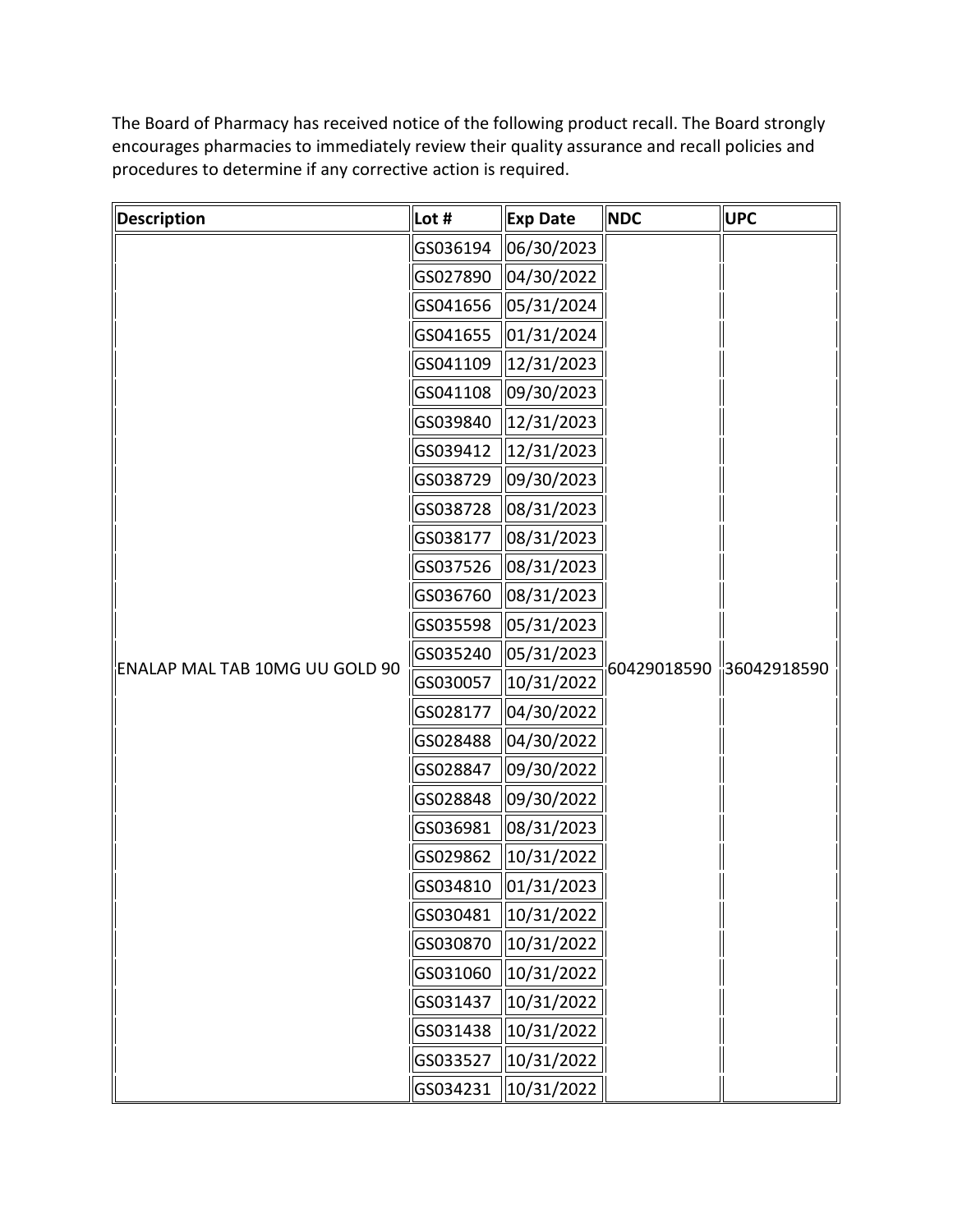| <b>Description</b>             | Lot #    | <b>Exp Date</b>                     | <b>NDC</b>               | <b>UPC</b>  |
|--------------------------------|----------|-------------------------------------|--------------------------|-------------|
|                                | GS029627 | 10/31/2022                          |                          |             |
| ENALAP MAL TAB 5MG UU GOLD 90  | GS034490 | 02/28/2023                          |                          | 36042918490 |
|                                | GS035197 | 02/28/2023                          |                          |             |
|                                | GS029041 | 09/30/2022                          |                          |             |
|                                | GS029353 | 09/30/2022                          |                          |             |
|                                | GS029861 | 09/30/2022                          |                          |             |
|                                | GS030056 | 10/31/2022                          |                          |             |
|                                | GS030869 | 10/31/2022                          |                          |             |
|                                | GS040151 | 12/31/2023                          |                          |             |
|                                | GS033943 | 10/31/2022                          |                          |             |
|                                | GS041654 | 03/31/2024                          |                          |             |
|                                | GS040708 |                                     | 12/31/2023   60429018490 |             |
|                                | GS040150 | 10/31/2023                          |                          |             |
|                                | GS039559 | 10/31/2023                          |                          |             |
|                                | GS038763 | 10/31/2023                          |                          |             |
|                                | GS038089 | 10/31/2023                          |                          |             |
|                                | GS037400 | 06/30/2023                          |                          |             |
|                                | GS036759 | 06/30/2023                          |                          |             |
|                                | GS035947 | 06/30/2023                          |                          |             |
|                                | GS035596 | 06/30/2023                          |                          |             |
|                                | GS035198 | 03/31/2023                          |                          |             |
|                                | GS041107 | 12/31/2023                          |                          |             |
| ENALAP MAL TB 2.5MG UU GOLD 90 | GS031715 | 10/31/2022                          | 04/30/2023 60429018390   | 36042918390 |
|                                | GS035315 | 04/30/2023                          |                          |             |
|                                | GS040149 | 11/30/2023                          |                          |             |
|                                | GS039200 | 11/30/2023                          |                          |             |
|                                | GS039199 | 04/30/2023                          |                          |             |
|                                | GS038038 |                                     |                          |             |
|                                | GS036905 | 04/30/2023                          |                          |             |
|                                | GS035945 | 04/30/2023                          |                          |             |
|                                | GS033191 | 10/31/2022                          |                          |             |
|                                | GS031436 | 10/31/2022                          |                          |             |
|                                | GS029974 | $\left  \frac{10}{31/2022} \right $ |                          |             |